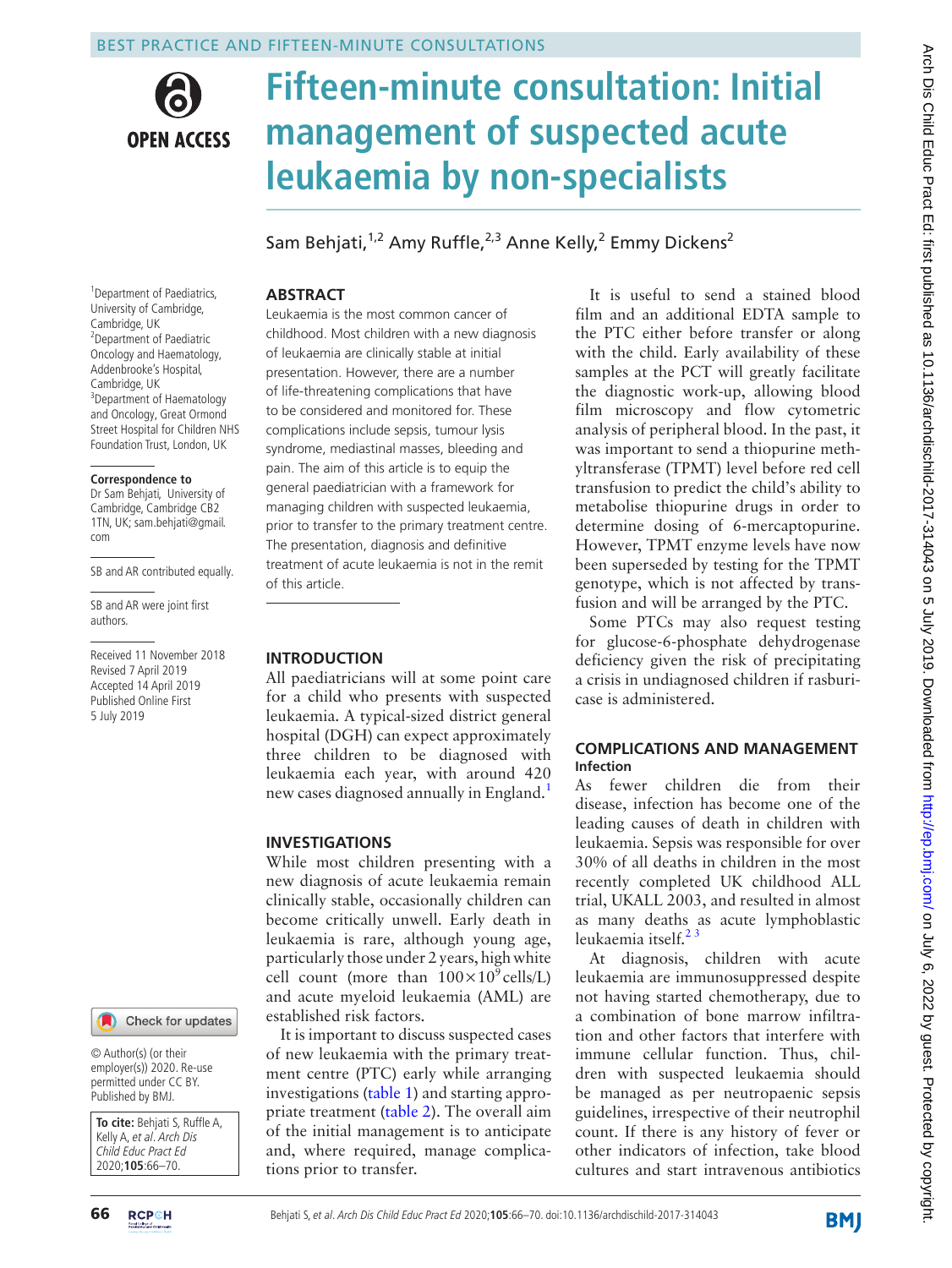<span id="page-1-0"></span>

| rabie i<br><b>INIUAL Manuatory INVESTIGATIONS</b>                                       |                                                                                                                                                                                                                          |  |
|-----------------------------------------------------------------------------------------|--------------------------------------------------------------------------------------------------------------------------------------------------------------------------------------------------------------------------|--|
| <b>Test</b>                                                                             | <b>Indication</b>                                                                                                                                                                                                        |  |
| Chest X-ray                                                                             | To identify a mediastinal mass, consolidation due to infection or alveolar infiltrates suggestive of leucostasis.                                                                                                        |  |
| Serial full blood counts                                                                | Assessment of white cell count and rate of change, anaemia and thrombocytopaenia.                                                                                                                                        |  |
| Serial urea, electrolytes, creatinine,<br>bone profile and uric acid                    | Tumour lysis syndrome is characterised by hyperuricaemia hyperphosphataemia, hyperkalaemia and<br>hypocalcaemia leading to renal injury.                                                                                 |  |
| Blood cultures (if indicated)                                                           | Prior to staring intravenous antibiotics, blood cultures should be taken.                                                                                                                                                |  |
| Group and save                                                                          | In anticipation of potential need for blood products                                                                                                                                                                     |  |
| Clotting (prothrombin time, activated<br>partial thromboplastin time and<br>fibrinogen) | Disseminated intravascular coagulation is occasionally seen in association with acute leukaemia.                                                                                                                         |  |
| <b>Blood film</b>                                                                       | Can usually be examined by the on-call haematologist at the referring hospital, with a second film made and<br>sent with the child to the PTC.                                                                           |  |
| <b>Additional EDTA sample</b>                                                           | Peripheral blood can be sent to the PTC for immunophenotyping, which may be sufficient to confirm or<br>refute the diagnosis of leukaemia.                                                                               |  |
| Viral serology                                                                          | Pretransfusion viral serological tests (especially VZV) are required for every child with a new diagnosis of<br>cancer. Typically a virology screen includes VZV, HSV1, HSV2, EBV, measles, hepatitis B and hepatitis C. |  |
| PTC, primary treatment centre.                                                          |                                                                                                                                                                                                                          |  |

according to local policies. If there is clinical evidence of sepsis, manage this as you would in any child, aggressively within 'the golden hour'.[4](#page-4-2)

#### **Tumour lysis syndrome (TLS)**

**Table 1** Initial mandatory investigations

TLS is a metabolic disturbance resulting from the breakdown of tumour cells. Cellular lysis causes the release and degradation of intracellular contents including nucleic acids, which have the potential to overwhelm the body's normal homeostatic mechanisms.<sup>5</sup> The resulting biochemical abnormalities include hyperuricaemia, hyperkalaemia and hyperphosphataemia with secondary hypocalcaemia. Uric acid precipitates within renal tubules; phosphate crystallises with calcium within soft tissues, including the kidney. Together these can result in acute kidney injury, reducing the body's ability to excrete electrolytes, which sets up a spiral of worsening metabolic derangement and kidney failure.

It therefore follows that children at greater risk of TLS are those with a large volume of disease. These are children with a high white cell count (more than

 $50\times10^{9}$  cells/L) or 'bulky' disease such as significant hepatosplenomegaly, lymphadenopathy or a mediastinal mass. In addition, pre-existing impaired renal function puts children at higher risk of TLS. Although TLS is most frequently seen following administration of steroids and chemotherapy agents, it can occur spontaneously.

Management of TLS is largely anticipatory to prevent its development. In acute leukaemia, some children with low count disease and without bulky disease can be managed with maintenance fluids, which can be oral or intravenous. Others at higher risk will require hyperhydration even prior to starting chemotherapy, with intravenous fluids of at least 2.5  $L/m^2/day$ .<sup>[6](#page-4-4)</sup> With the guidance of the PTC, the fluid rate may be increased if there is any evidence or significant risk of TLS. Potassium should not be added to fluids due to the risk of hyperkalaemia, even if potassium levels are very low. Children should be monitored for fluid overload, particularly children with severe anaemia and infants. In addition to records of fluid input and output, daily

<span id="page-1-1"></span>

| Management points to consider<br>Table 2        |                                                                                                                                                                                                                                                                                                                                                               |
|-------------------------------------------------|---------------------------------------------------------------------------------------------------------------------------------------------------------------------------------------------------------------------------------------------------------------------------------------------------------------------------------------------------------------|
| <b>Intervention</b>                             | <b>Indications</b>                                                                                                                                                                                                                                                                                                                                            |
| Oxygen                                          | Hypoxia and/or respiratory distress that might indicate severe anaemia, infection, leucostasis within the lung vasculature<br>or a mediastinal mass.                                                                                                                                                                                                          |
| Antibiotics                                     | Broad-spectrum antibiotics following local quidelines for neutropaenic sepsis should be started if there are any concerns<br>regarding infection irrespective of neutrophil count.                                                                                                                                                                            |
| Analgesia                                       | Paracetamol±oral morphine. Non-steroidal anti-inflammatory drugs are best avoided in thrombocytopaenia.                                                                                                                                                                                                                                                       |
| Hyperhydration<br>Allopurinol or<br>rasburicase | For prevention of tumour lysis syndrome following discussion with the PTC. However, transfer to the PTC should not be<br>delayed if there is difficulty in obtaining these drugs.                                                                                                                                                                             |
| <b>Blood products</b>                           | Platelets, fresh frozen plasma and/or cryoprecipitate transfusion may be required to treat bleeding. Red cell transfusion<br>should be considered carefully particularly in the context of a high or rising white cell count because the further increase<br>in viscosity from packed red cell transfusion can precipitate complications of hyperleucostasis. |
| PTC, primary treatment centre.                  |                                                                                                                                                                                                                                                                                                                                                               |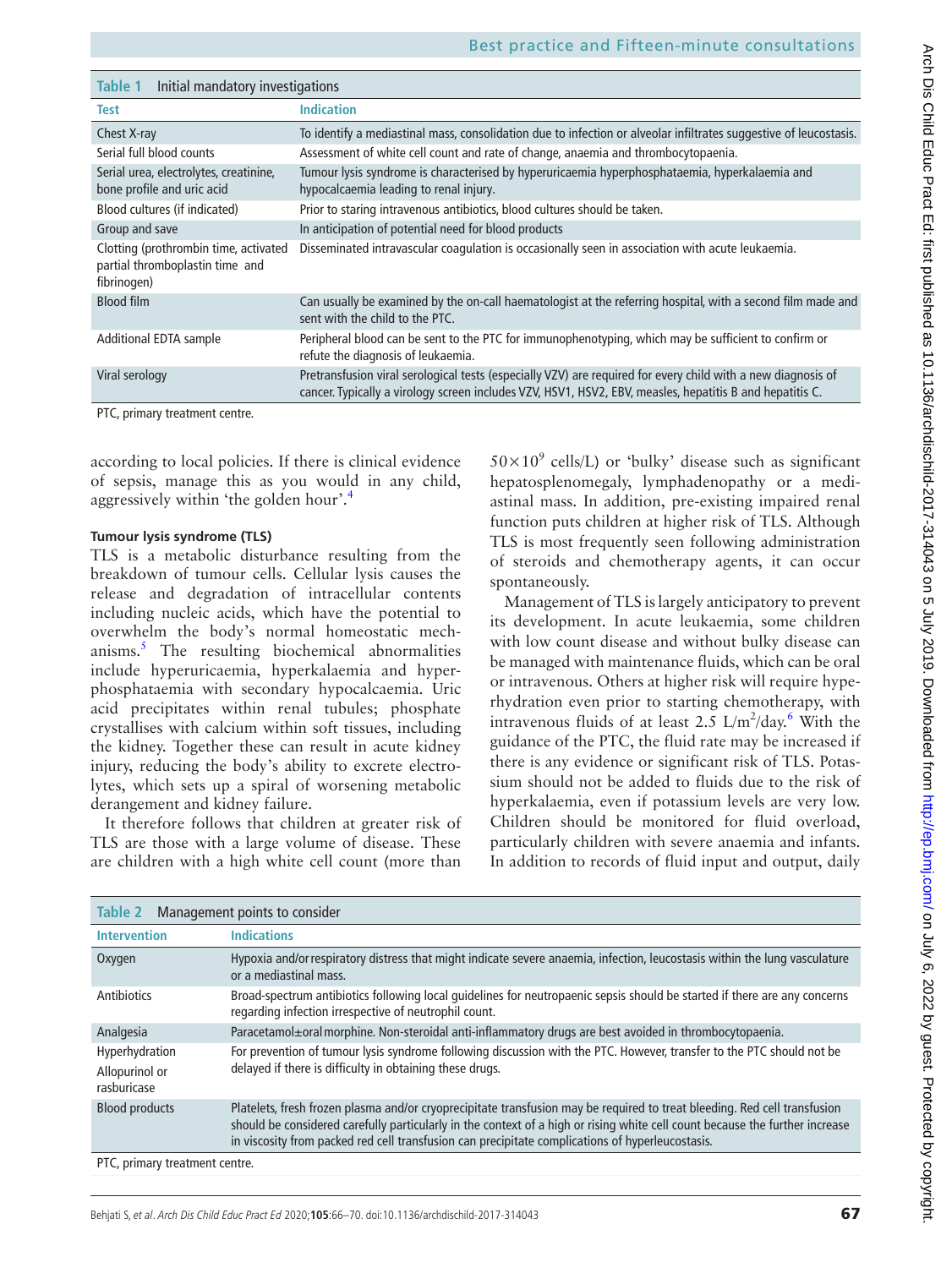# **Box 1 The first cannula**

<span id="page-2-0"></span>Children undergoing cancer treatment often become needle phobic. For the first few days, and in many cases, the first month, treatment will be given through peripheral intravenous access. Therefore, it is important to aim to minimise trauma from the very first episode of cannulation. If your patient is stable enough, take your time, use a local anaesthetic cream and distraction techniques. Get all the blood bottles ready and calculate the total volume of blood required. If possible, insert a 22G or 20G cannula with the aim of using it to bleed back for regular tumour lysis blood tests. Try to avoid dorsal hand and foot veins, which may later be needed for vincristine administration. It is also preferable for the practitioner doing the cannulation to be the person most likely to be successful on the first attempt.

or twice daily weight measurements are very useful in assessing fluid balance, especially in infants. Frusemide can be used to maintain diuresis although it should be used with caution if there is risk of leucostasis.

Allopurinol should be started in children where the clinical suspicion of acute leukaemia is high.<sup>[6](#page-4-4)</sup> It is a xanthine oxidase inhibitor, which prevents the formation of uric acid. In children either at high risk of developing TLS or with biochemical signs of the syndrome, rasburicase may be used as an alternative to allopurinol. This recombinant urate oxidase actively degrades uric acid and is a more potent therapy against TLS. However, it should be avoided in children with glucose-6-phosphate dehydrogenase deficiency as this can precipitate a haemolytic crisis. Recommended doses for allopurinol and rasburicase may differ between leukaemia treatment protocols (eg, UKALL 2011<sup>[6](#page-4-4)</sup>) and pharmacopoeias such as the British National Formulary (BNF). Therefore, seek advice from your PCT on current drug doses and treatment schedules for both drugs.

Initially, TLS is an asymptomatic biochemical abnormality and your PTC will guide how frequently monitoring bloods should be taken, but this may be as often as every 4hours in high-risk cases. Note that in very high count leukaemia, cells may haemolyse in the specimen bottle en route to the laboratory, leading to false electrolyte readings. It is therefore advisable to perform paired gas machine and laboratory electrolyte measurement when the white cell count is high. It is important to discuss any abnormalities, including both elevated and low electrolytes, early and before making corrections as these may show an evolving picture. Very occasionally, children with severe TLS will require haemofiltration.

#### **Mediastinal mass**

Children with leukaemia, particularly with Tell disease, may have mediastinal lymphadenopathy, which can cause airway obstruction. Signs and symptoms of an obstructive mediastinal mass include wheezing, stridor,

orthopnoea (specifically ask about this) and signs of superior vena cava obstruction (facial swelling and prominent veins). Should a child have any symptoms or signs of a mediastinal mass, it is important to consider an early anaesthetic assessment and organise urgent transfer to the PTC. Children should be nursed sitting upright. Lying flat, even for the short duration of a CT chest, may precipitate airway obstruction.

General anaesthetic and sedation with drugs such as chloral hydrate or midazolam should be avoided if there is any suspicion of a mediastinal mass, due to the risk of precipitating airway compromise and cardiovascular instability, even in a previously asymptomatic child. This is because these drugs cause a reduction in tone in both airway and vascular structures.<sup>[7](#page-4-5)</sup>

#### **Hyperleucocytosis and leucostasis**

Hyperleucocytosis is defined as a white cell count greater than  $50 \times 10^9$  cells/L. However, this threshold is arbitrary and complications from hyperleucocy-tosis can be seen at lower counts, especially in AML.<sup>[8](#page-4-6)</sup> Hyperleucocytosis significantly increases the risk of morbidity and mortality. For instance, a recent case series reported a 30% mortality within 2 weeks of diagnosis in children with AML who had a white cell count of greater than  $200 \times 10^9$  $200 \times 10^9$  cells/L.<sup>9</sup> Seeking the opinion of your local consultant haematologist on the blood film appearance may help you to identify AML early and thus identify the increased risk of complications from hyperleucocytosis.

Leucostasis is the process of increased blood viscosity, poorly deformable blasts and cytokine-induced activation of the endothelium resulting in vascular obstruction and tissue hypoxia. If this process occurs in the lungs, shortness of breath, coughing and hypoxia may ensue. A plain chest radiograph may show diffuse interstitial or alveolar infiltrates. Leucostasis can also affect cerebral vessels and cause haemorrhagic or ischaemic events leading to symptoms of confusion, dizziness, tinnitus and headaches, as well as focal neurological deficits. Other manifestations of leucostasis include priapism, limb ischaemia, renal vein thrombosis and retinal haemorrhage.<sup>[8](#page-4-6)</sup>

Management includes oxygen, hyperhydration and urgent discussion and transfer to the PTC. Definitive treatment is that of the underlying leukaemia, and it is important this is not delayed by other interventions. However, within an intensive care setting, apheresis or an exchange transfusion may occasionally be instigated.

# **Coagulopathy**

Serious bleeding in acute leukaemia is rare with only 3% of children showing evidence of coagulopathy at diagnosis.<sup>[10](#page-4-8)</sup> There is a greater risk of serious bleeding at presentation in some children, including those with acute myeloid leukaemia (AML) and hyperleucocytosis. There is a rare subtype of myeloid leukaemia,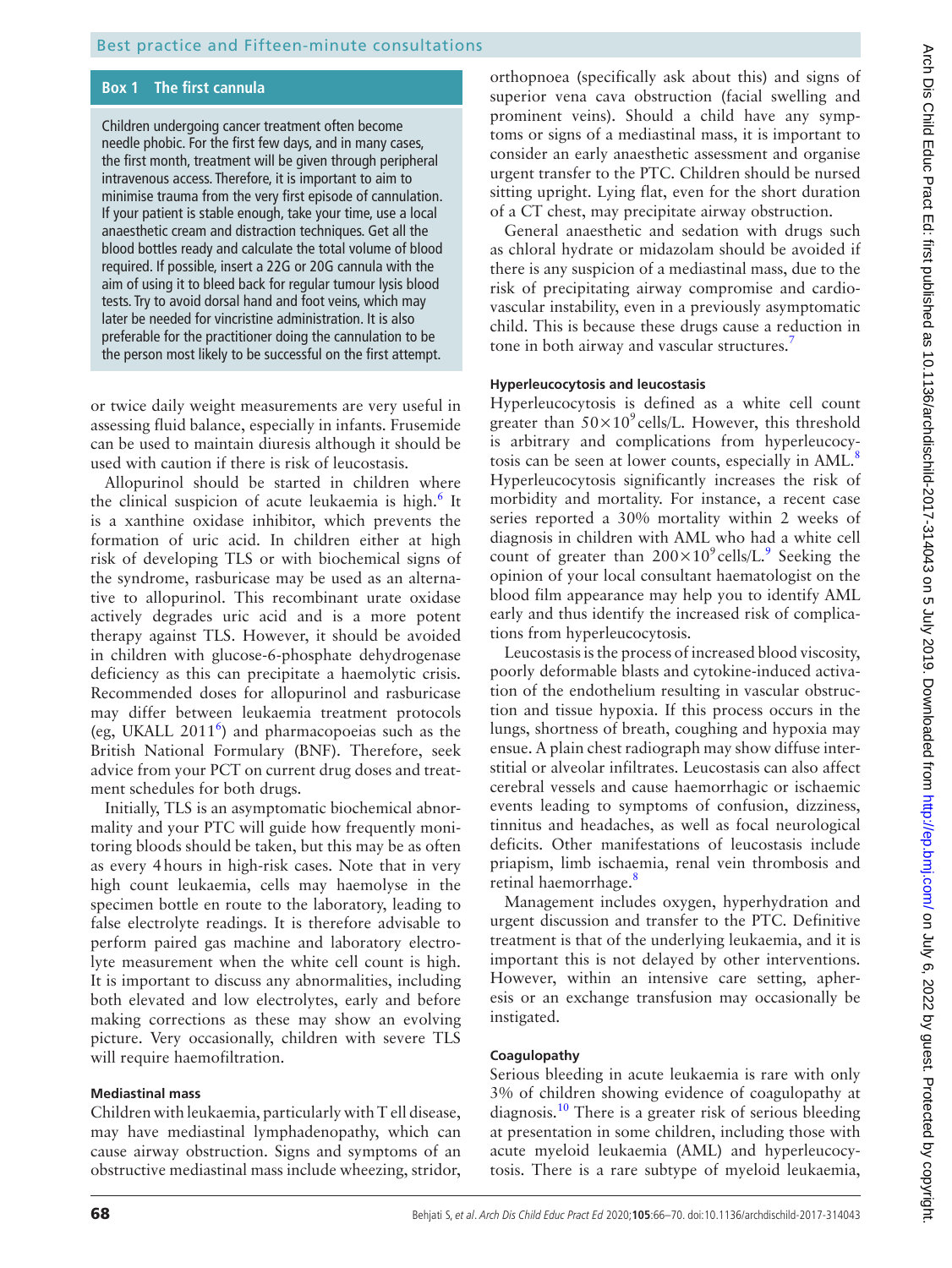# Best practice and Fifteen-minute consultations

#### **Box 2 Communicating the diagnosis of leukaemia**

- <span id="page-3-0"></span>► Not all families are aware that leukaemia is a malignant disease, and it may help to describe the condition as a 'cancer of the blood'.
- $\blacktriangleright$  It is unlikely that a definitive diagnosis of leukaemia will be made prior to transfer. Therefore, terms such as 'suspected leukaemia' or 'likely leukaemia' may be useful and avoid committing to any specific subtype of leukaemia solely on the basis of a blood film.
- ► Parents may ask about prognosis, and it would be reasonable to tell them that it is highly likely that the disease will be treatable but that more specific information can only be given after the results of further tests.
- ► Transfer to a children's oncology ward with an uncertain diagnosis can be frightening, both for parents and children. This can be helped with sensitive preparation.

acute promyelocytic leukaemia, which requires aggressive correction of coagulopathy to prevent life-threatening bleeds at presentation. The Nordic group reported eight deaths (14%) from intracranial haemorrhage and/or disseminated intravascular coagulation, out of a total of 57 patients with AML and a WCC more than  $200\times10^9$  $200\times10^9$  cells/L.<sup>9</sup> By contrast, significant coagulopathy is extremely uncommon in acute lymphoblastic leukaemia (ALL) with only two cases of intracranial haemorrhage seen in over 2500 children in the UKALL 2003 trial.<sup>11</sup>

Coagulation should always be checked at diagnosis, $12$  although the correlation between serious haemorrhage, coagulopathy or the use of prophylactic plasma is questionable.<sup>13</sup> When considering correction of abnormal clotting results in the absence of bleeding, it is important to consider the potential risks of administering plasma components. Discuss any abnormal results with your PTC who will provide patientspecific guidance.

#### **Blood product support**

Although serious bleeding is rare, minor bleeding is much more common, affecting 38% of children with ALL at diagnosis.<sup>[14](#page-4-12)</sup> This is related to thrombocytopaenia and therefore affects predominantly the mucosa and skin. National guidelines would advise transfusing platelets if platelet counts are less than  $10\times10^9$  platelets/L. Raising this threshold to  $20 \times 10^9$  platelets/L in feverish children routinely is no longer recom-mended.<sup>[15](#page-4-13)</sup> In the presence of significant bleeding transfusion should be based on the clinical situation rather than the platelet count.

At presentation, many children will be anaemic, but red cell transfusions may not be required. In hyperleucocytosis, red cell transfusion should be avoided due to the risk of complications of leucostasis such as TLS or stroke. Therefore, the conventional transfusion thresholds for children undergoing chemotherapy (below

70–80 g/L<sup>[15](#page-4-13)</sup>), do not necessarily apply at presentation, and discussion with the PCT is advised before giving red cells. When transfusion is required due to severe anaemia, in the context of hyperleucocytosis, smaller volumes are often used, such as 5mL/kg over 4hours, in parallel with hyperhydration.

At diagnosis, UK national guidelines<sup>16</sup> do not recommend any special blood product requirements as all blood products are now hepatitis E negative and leucodepleted. However, your own PTC may have local guidelines regarding cytomegalovirus-screened blood products and also suggest viral serology testing before transfusion. There is no specific evidence to guide the optimum haemoglobin transfusion threshold, although current practice would suggest that a threshold between 70 g/L and 80g/L may be reasonable.

#### **Pain**

Pain is surprisingly common at presentation in leukaemia with 43% of children having limb pain at presentation $14$  and this may be under-recognised. Surrogate markers of pain can be useful, such as not using limbs and being clingy or unsettled. Nonsteroidal anti-inflammatory drugs are best avoided due to their effects on platelet function in a child who is already at risk of thrombocytopaenia due to their underlying disease. In this context, oral morphine sulfate may be useful. Attempts should also be made to minimise procedural pain [\(box](#page-2-0) 1).

#### **Communication**

It is essential to tell the family that a diagnosis of leukaemia is suspected prior to transfer to the PTC. Families need to be prepared that they will be transferred to an oncology ward, which can identified as such from signs, posters and patients. Similarly, children should be given age appropriate information. While a detailed discussion of how to break bad news is beyond the scope of this article, there are some specific points we would like to highlight about communicating a diagnosis of suspected leukaemia [\(box](#page-3-0) 2).

#### **Clinical bottom line**

- ► Communicate early with your primary treatment centre.
- Most children presenting with acute leukaemia are clinically stable yet have the potential to deteriorate and require intensive clinical care.
- ► Monitoring for complications should include infection, tumour lysis syndrome, hyperleucocytosis and coagulopathy.
- Ensure appropriate analgesia; some children will require oral morphine for adequate pain relief.
- Parents should be aware that you suspect leukaemia prior to transfer.